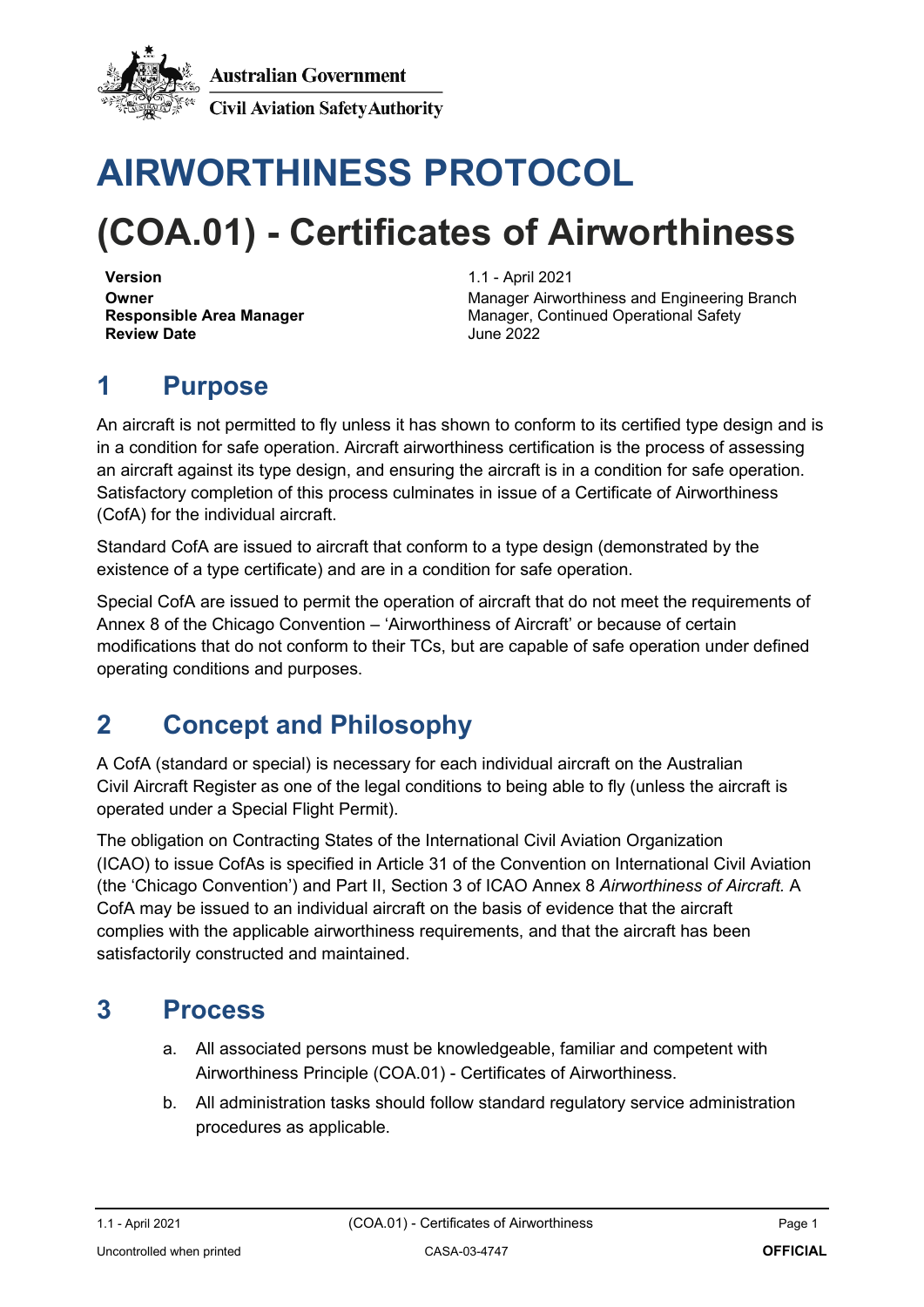- c. Any one of the following four forms must be completed in full by the applicant prior to the initiation of a formal assessment. No other format for an application is acceptable.
	- i. FORM 717 Application for Standard Certificate of Airworthiness, or
	- ii. FORM 718 Application for Special Certificate of Airworthiness, or
	- iii. FORM 722 Application for issue of an Export Certificate of Airworthiness, or
	- iv. FORM 682 Application for Special Certificate of Airworthiness or Experimental Certificate for Light Sports Aircraft
	- v. Form 1000 Certificate of Airworthiness Due to Change of Registration Mark Application & Approval
- d. FORM 882 Conformity Inspection Records must be used if an aircraft inspection is required as part of the CofA process.
- e. Worksheet (COA.01) provides the detailed steps for the complete assessment. All steps must be confirmed by a competent person as satisfactory (or otherwise).
- f. Approval of the issue of a Certificate of Airworthiness is provided by a delegate or authorised person approved to do so under CASR 21.176. In the instance of a Limited Category CofA, a limited category organisation may approve the issue of the CofA.
- g. In the special circumstance of a request for a replacement Certificate of Airworthiness, approval of the replacement is provided by a delegate approved to do so under CASR 11.115. Worksheet (COA.01) must still be completed to record the decision, using section 7.3 of the Airworthiness Principle (COA.01) - Certificates of Airworthiness.
- h. Following approval, the formal notification of the approval must be sent to the applicant with a copy of the certificate using FORM 719 for standard CofA or FORM 720 for special CofA.

### **4 List of supplements**

Only the following supplements may be used in support of this protocol. The most recently approved versions will be found on the CASA intranet website. Approved forms are located on CASA's external website.

- Principle (COA.01) Certificates of Airworthiness
- Worksheet (COA.01) Certificates of Airworthiness
- Form 717 Application for Standard Certificate of Airworthiness
- Form 718 Application for Special Certificate of Airworthiness
- Form 722 Application for issue of an export Certificate of Airworthiness
- Form 682 Application for Special Certificate of Airworthiness or Experimental Certificate for Light Sports Aircraft
- Form 882 Conformity Inspection Record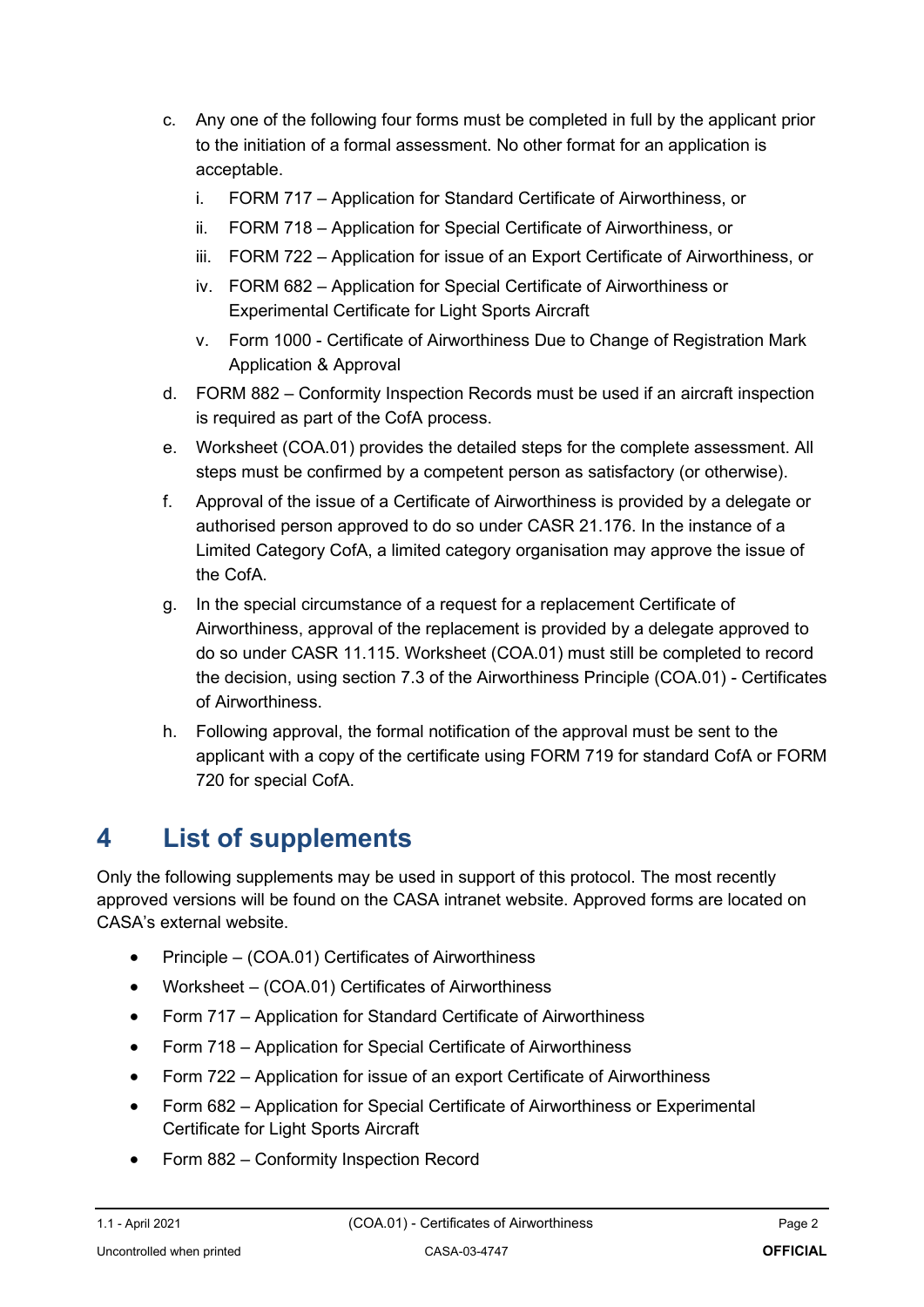- Form 719 Standard Certificate of Airworthiness
- Form 720 Special Certificate of Airworthiness.
- Form 1000 Certificate of Airworthiness Due to Change of Registration Mark Application & Approval

#### **5 Scope**

This protocol considers the aspects for assessing the application for a Standard, Special or Export Certificate of Airworthiness. Experimental Certificates are considered in Protocol (COA.02) – Experimental Certificates.

#### **6 Competency Requirements**

CASA032A - Assess applications for a standard Certificate of Airworthiness

CASA087A - Assess applications for a special Certificate of Airworthiness

#### **7 Associated legislation and reference material**

| Document                 | Title                                                                                                          |  |
|--------------------------|----------------------------------------------------------------------------------------------------------------|--|
| CASR Subpart 21.H        | Certificates of airworthiness (except provisional certificates of airworthiness)<br>and special flight permits |  |
| AC 21-1                  | Aircraft Airworthiness Certification Categories and Designations explained                                     |  |
| AC 21-2                  | <b>Standard Certificates of Airworthiness</b>                                                                  |  |
| AC 21-3                  | <b>Special Certificates of Airworthiness</b>                                                                   |  |
| AC 21-5                  | Limited Category Aircraft - Certification                                                                      |  |
| $AC21-6$                 | <b>Restricted Category Aircraft - Certification</b>                                                            |  |
| AC 21-7                  | Primary Category Aircraft - Certification                                                                      |  |
| <b>FAA Order 8130.2J</b> | Airworthiness Certification of Aircraft                                                                        |  |

#### **8 ICAO References**

#### **Standards**

Article 31 of the Convention on International Civil Aviation Annex 8, Part II, Airworthiness of Aircraft

#### **Guidance Material**

Doc 9760, Part III, Chapter 4, Certificate of Airworthiness

#### **Protocol Questions**

AIR 5.149, AIR 5.151, AIR 5.152, AIR 5.183,